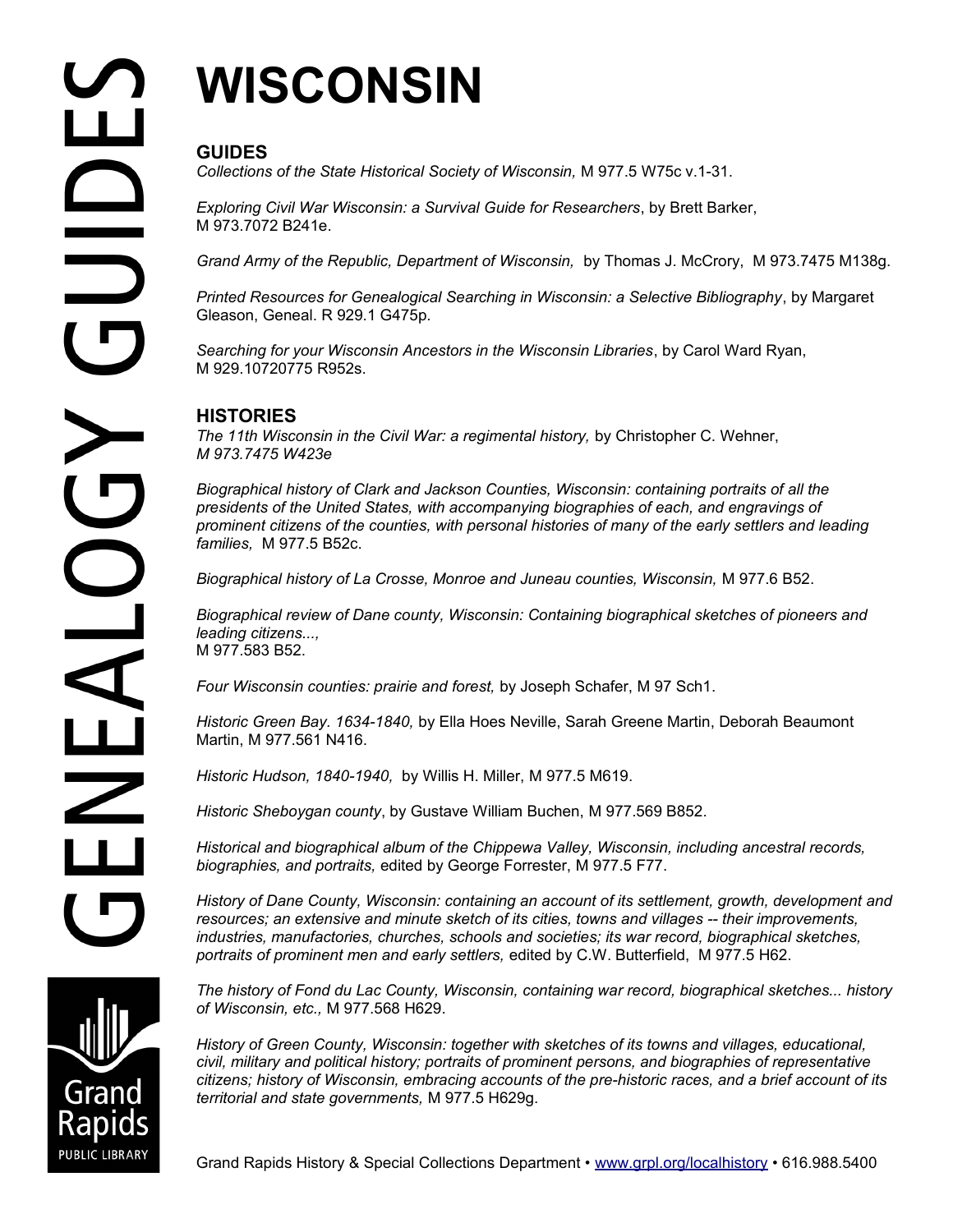*The history of Jefferson County, Wisconsin: containing a history of Jefferson County, its early settlement, growth, development, resources, etc.,* M 977.585 H629.

*History of La Crosse County, Wisconsin: containing an account of its settlement, growth, development and resources: an extensive and minute sketch of its cities, towns and villages-their improvements, industries, manufactories, churches, schools and societies: its war record, biographical sketches, portraits of prominent men and early settlers: the whole preceeded by a history of Wisconsin, statistics of the state, and an abstract of its laws and constitution and the constitution of the United States,* M 977.5 H629L.

*A history of Madison, the capital of Wisconsin: including the Four lake country; to July, 1874, with an appendix of notes on Dane county and its towns,* by Daniel S. Steele, M 977.5 D93.

*History of Marathon County, Wisconsin and Representative Citizens*, by Louis Marchetti, M 977.5 M332.

*The History of Racine and Kenosha Counties, Wisconsin,* M 977.5 W52.

*History of the Saint Croix Valley,* edited by Augustus B. Easton, M 977.5 H629s v.1-2.

*History of the territory of Wisconsin, from 1836 to 1848. Preceded by an account of some events during the period in which it was under the dominion of kings, states or other territories, previous to the year 1836,* composed by Moses M. Strong, M 977.5 St8.

*History of Washington and Ozaukee Counties, Wisconsin: containing an account of its settlement, growth, development and resources,* M 977.5 H629.

*Hurley- still no Angel,* by Lewis Charles Reimann, M 977.522 R273.

*LaGrange Pioneers,* by LaGrange Ladies' Aid Society (LaGrange, Wisconsin), M 977.5 L137.

*Memoirs of Milwaukee County: from the earliest historical times down to the present, including a genealogical and*  biographical record of representative families in Milwaukee County, edited by Jerome A. Watrous, M 977.5 M519m v.1-2.

*Memorial and biographical record: and illustrated compendium of biography...local biography of...citizens of Columbia, Sauk and Adams Counties, Wisconsin,* M 977.5 M519.

*Our county, our story; Portage County, Wisconsin,* by Malcom Rosholt, M 977.553 R73o:11/97.

*The pioneers of Outagamie County, Wisconsin: containing the records of the Outagamie County Pioneer Association, also a biographical and historical sketch of some of the earliest settlers of the county and their families, their children, and grand-children,* by Elihu Spencer, M 977.5 Sp33.

*Portrait and biographical album of Rock County, Wisconsin, containing full page portraits and biographical sketches of prominent and representative citizens of the county, together with portraits and biographies of all the governors of the state,* M 977.5 P83.

*Portrait and biographical record of Waukesha County, Wisconsin: containing biographical sketches of old settlers and representative citizens of the county, together with biographies and portraits of all the presidents of the United States and the governors of the state,* M 977.5 P83w.

*The Rock River Valley: its history, traditions, legends, and charms,* edited by Royal Brunson Way, M 977.5 W36 v.1-3.

*West central Wisconsin: a history,* by John G. Gregory and Thomas J. Cunningham, M 977.5 G86 v.1-4.

T*he Winnebago-Horicon basin; a type study in western history,* by Joseph Schafer, M 977.5 Sch1.

*Wisconsin's Early French Habitants*, by Jo Bartels Alderson & Kate Alderson Rennert, Geneal. R 929.308941 AL235w: 2/99.

*Wisconsin: its history and its people, 1634-1924,* by Milo Milton Quaife, M 977.5 Qu2 v.1-4.

Grand Rapids History & Special Collections Department • [www.grpl.org/localhistory](http://www.grpl.org/localhistory) • 616.988.5400